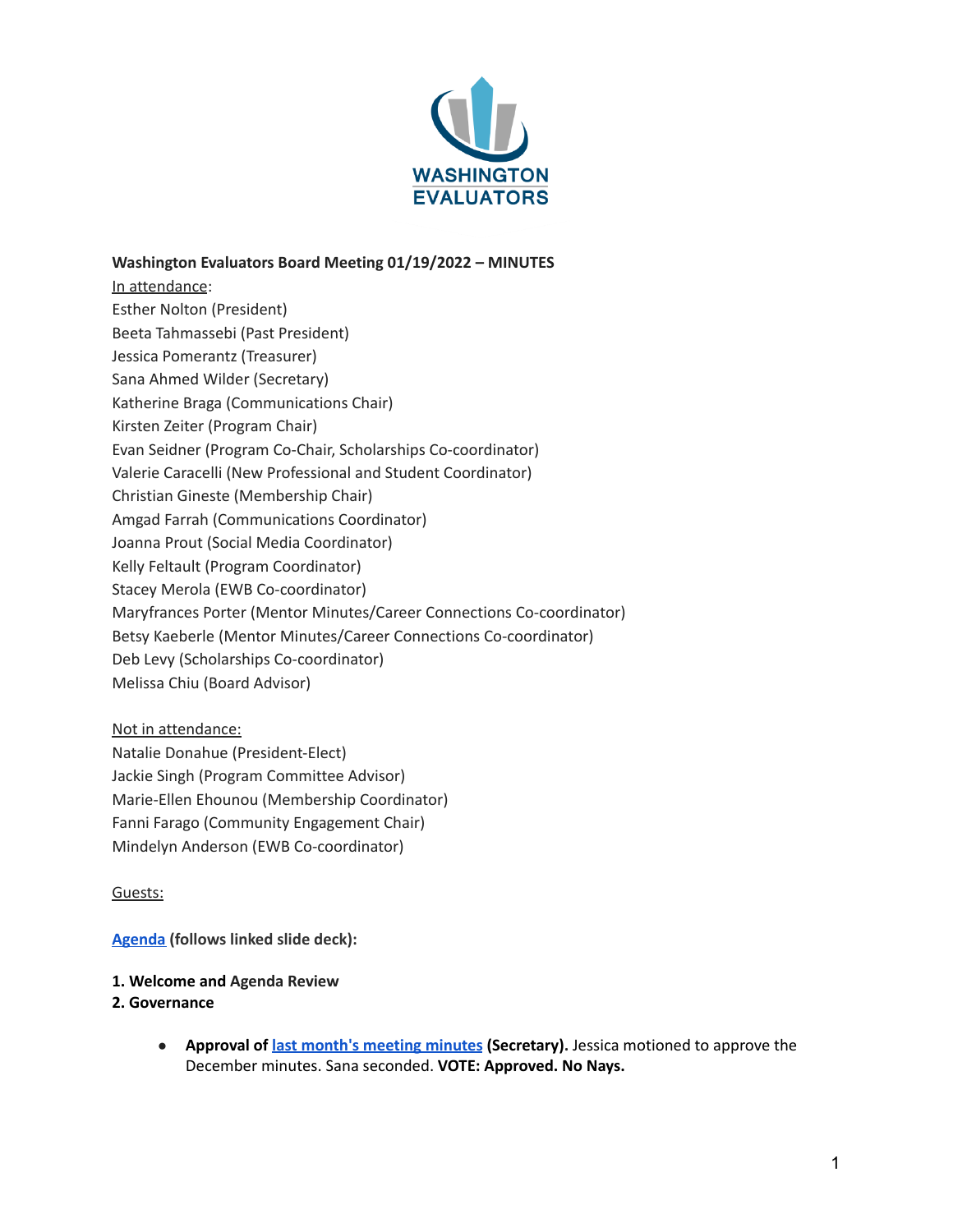Katherine asked to share the Zoom link with the board in advance of the meeting. Sana will add it to the first slide of the presentation

# **3. General announcements**

Beeta is going to be sharing the annual report soon and be able to share it at the next board meeting (Feb) and approve shortly thereafter.

# **4. President's Report**

Thanks to Beeta and 2021 Board for their amazing leadership last year. Very grateful for the momentum that was est. in 2021 and want to continue that. Theme for 2022 is 'Community'.

- Have circulated President's message to the core board members; waiting on recommendations and comments (due the 20th). Releasing on Friday 21st as static text. Is there a sense of urgency to get it out this week or wait? Push it out this weekend as static text this week in the email digest.
- One on one meetings with board members. Esther is happy to continue this practice for strategy and planning.
- The AEA MOU is done and EN has transferred it to Anisha.
- President's Dinners will be organized by community groups
	- Jan 25th New and Emerging Evaluators (Fanni Farago/Betsy Kaeberle)
	- March 31st Doing No Harm (Stephen Porter)
	- May 23rd Government/Non-Profits (Natalie Donahue/Chari Smith)
	- July 28th Philanthropy (Aly Lopez/Veronica Olazabal)
	- Sept TBD Consultants (TBD)
	- November TBD Eval22 Happy Hour (New Orleans!)
- Board Retreat possibly in March. Some people are not local to DC, so it may not be doable. Virtual retreat may work too. Purpose would be to designate space and time to come together as a community.
- Review of Voting Board Members

### **5**. **Treasurer's Report**

Actual revenue surpassed projected revenue. Jessica did not create the projections, but we happily overshot the mark and ended the year with more money than we started with.

[Proposed](https://docs.google.com/spreadsheets/d/1KWD9-UGWpoTihka6ZMLSOcd-bvplc0Cf/edit?usp=sharing&ouid=109530745676260454128&rtpof=true&sd=true) budget plan. We have the capacity to fund new or previous initiatives that we weren't able to fund last year. Next month we can finalize the budget.

Beeta shared that people can submit their edits to the proposed plan a week before the March's board meeting (March 9th). Each committee should meet in advance. At February's board meeting, we can assess the progress of committees.

### **4. Committee Updates:**

### **Program Committee**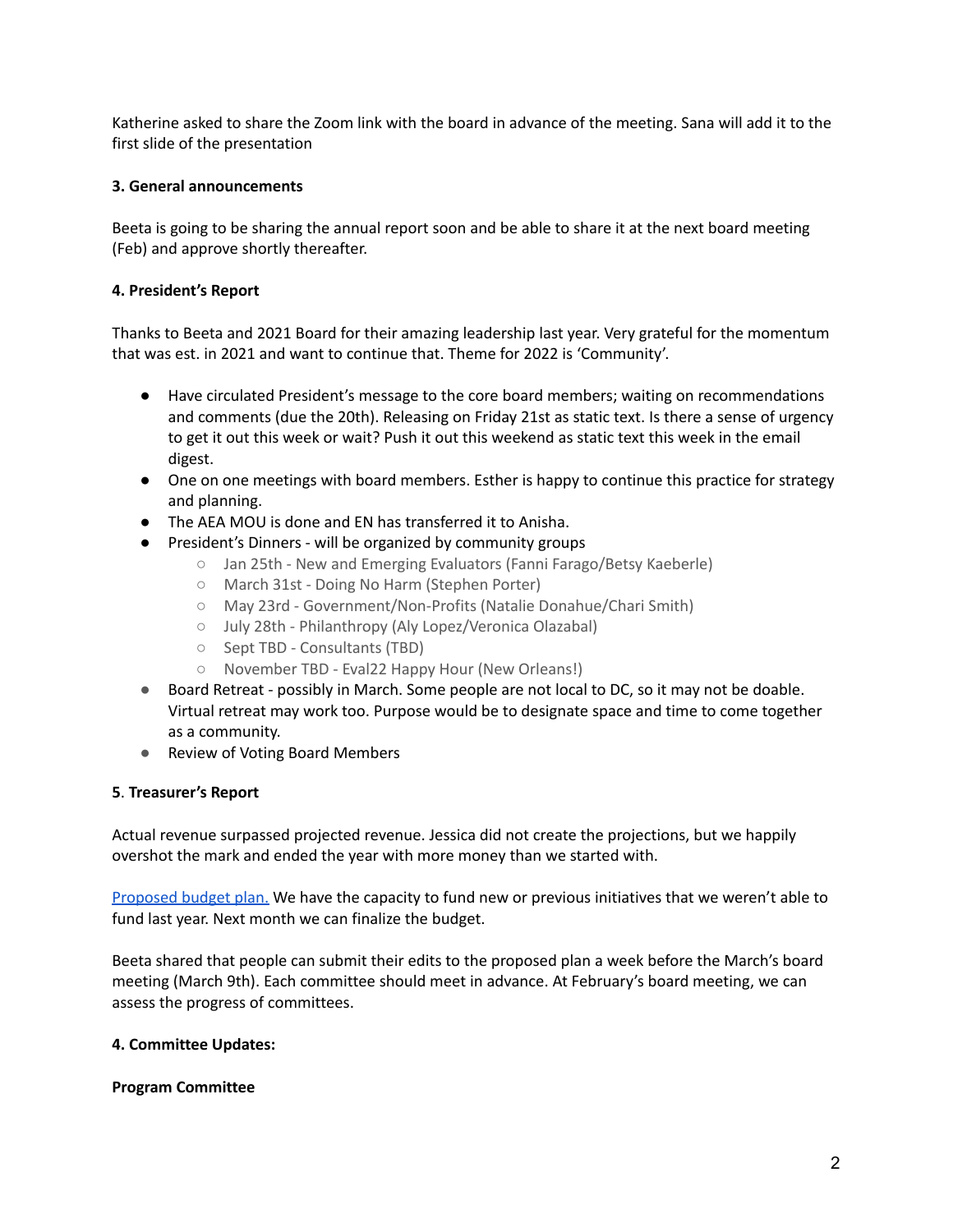Kirsten continues to make sure that everyone is being on-boarded.

Zoom storage is full. Delete older recordings. Previous program committee had a policy of retaining recordings for 3 months. Wild Apricot wouldn't allow uploading a file that large. Google Drive can hold the files. Putting it on YT making it publicly accessible would not be okay - currently behind a paywall. Evan and Kirsten will come back with more research and options with Zoom next time.

## **Community Engagement (Mentor Minutes → Career Connections)**

Betsy and Maryfrances took over MM - Slightly stressful to try to match people and feel a large sense of responsibility to match them to someone who would be a good mentor. There was a mentee/week signing up and we didn't have enough mentors to match them to. One of the strategies for getting more mentors is posting in the digest. This worked.

Branding. Shift the branding of MM so that people don't think being a mentor is a long-term commitment. Most relationships are only a couple of hours. "Career Consultation Corner" was an initial suggestion for a rebrand. When AEA came up, we surveyed old members and how they liked their matches (most were successful, short, people liked their matches). "Career Connections" is the updated proposal. The team would like to start matching people again (haven't since the summer). Took down the mentee form; but did not take down the mentor form and got one registration. People really like this service offered by WE, which is a feature of scholarships too.

Mentees can be anyone. Emerging and transitioning evaluators are welcome to take part in the program. Nothing about the program has changed except the rebranding. Pairing advice seekers and thought partners. Proposed commitment is two 1-hour meetings - they can meet longer if they want. Reference the newer program terminology sooner rather than later.

Vote on the rebrand of Career Connections. Jessica moves to vote YES. Katherine seconds. **VOTE: APPROVED. No nays.**

### **Community Engagement - EWB**

Stacey just started in this new role yesterday and is very excited. Mindelyn is going to work with Stacey in doing onboarding.

### **Community Engagement - Scholarships**

Planning for 2022 Scholarships. AEA summer institute or a scholarship to another conference would work. Ideal scholarship is an award that is lasting and allows for growth and potential connections (this is where Career Connections comes into play) speaks to someone who is applying. Is there another longer-term award that we can offer? With multiple time points, or disbursements? The ideal scholarship is a community-based award instead of an immediate one. The opportunity to present in front of the board can be communicated as an essential component of the award, and is not "homework". More of a mentoring relationship that we're offering the scholarship program (in contrast to Career Consultation).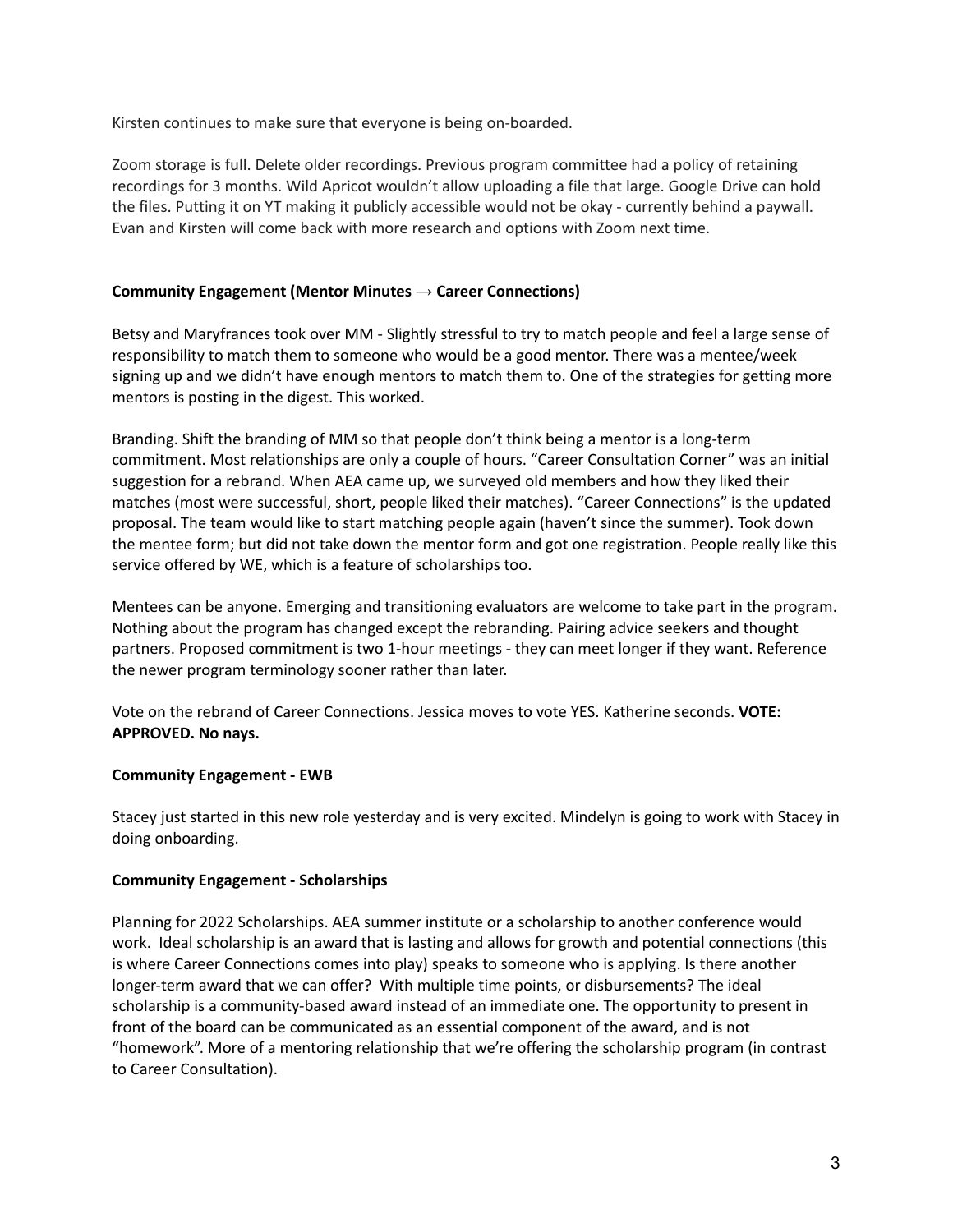Critical questions: Who do we allow to apply for these scholarships? Open to the universe? Outside of DC? WE member? Is it the right criteria given our commitment to inclusivity and access and opportunity? Is it students: new and emerging? Can we track on the back-end on Wild Apricot to see if people have donated to the scholarship so we can see how much there is? Suggestions - adding bios on past recipients.

Idea is to split awards between mid-career and students. The name of the scholarship indicates its for new professionals or emerging evaluators, so the language needs to be updated if the decision is made to split the scholarship recipients half-half into mid-career and emerging. Katherine says the Membership Spotlight is for at least one scholarship recipient.

The last 5 donations to Wild Apricot was in 2017. Friday message could include a scholarship spotlight to showcase our scholars on the website or on social media. Only Val and elected members should have access to the donations manager. Scholarships committee can piece together testimonials - Esther and Evan will connect offline.

# **Communications Committee**

Digest comes out weekly on Friday afternoon. Contribute to the list by sending links to [communications@washingtonevaluators.org.](mailto:communications@we.org) Send anything that we come across for February and March action plan presentation. Next week is the AEA 365 sponsorship week and there's gonna be a post from one of the past board members. Be on the lookout and to be shared in the digest. In 2023, doing sponsorship week in June.

Amgad is an MD but followed her passions and is now dipping her toes into communications.

Member Spotlights Questions to All- something different to do? Any ideas for member spotlight? Everybody still comfortable using the shared Google doc or phone calls for interviews? Bios and headshots are needed for the website.

### **Membership Committee**

Christian Gineste is a data scientist (and data visualizer). Doubled our membership over the past 3 years. 23 renewals in January. How to recruit more members in 2022? Try to tie our recruitment strategy with events. Some events drive membership growth and others do not. Average is 1 new member per event. Based on an analysis, the recommended 2022 membership target is 3 new members per event.

### **[Decision](https://docs.google.com/file/d/1Y6ObnRoXO7sGROvUpkhlyMrQyx8QGFqS/edit?usp=docslist_api&filetype=msword) Making SOP (hyperlinked)**

Melissa reviewed practices for verbal voting (default), delegated verbal voting, written proxy voting in lieu of normal voting, and email voting. Tabled the decision making SOP for February Board Meeting

### **Next Steps:**

- Randomize the order of the slides in later months.
- February Board Meeting: Vote on decision making SOP, share annual report, share 2022 budget plan.